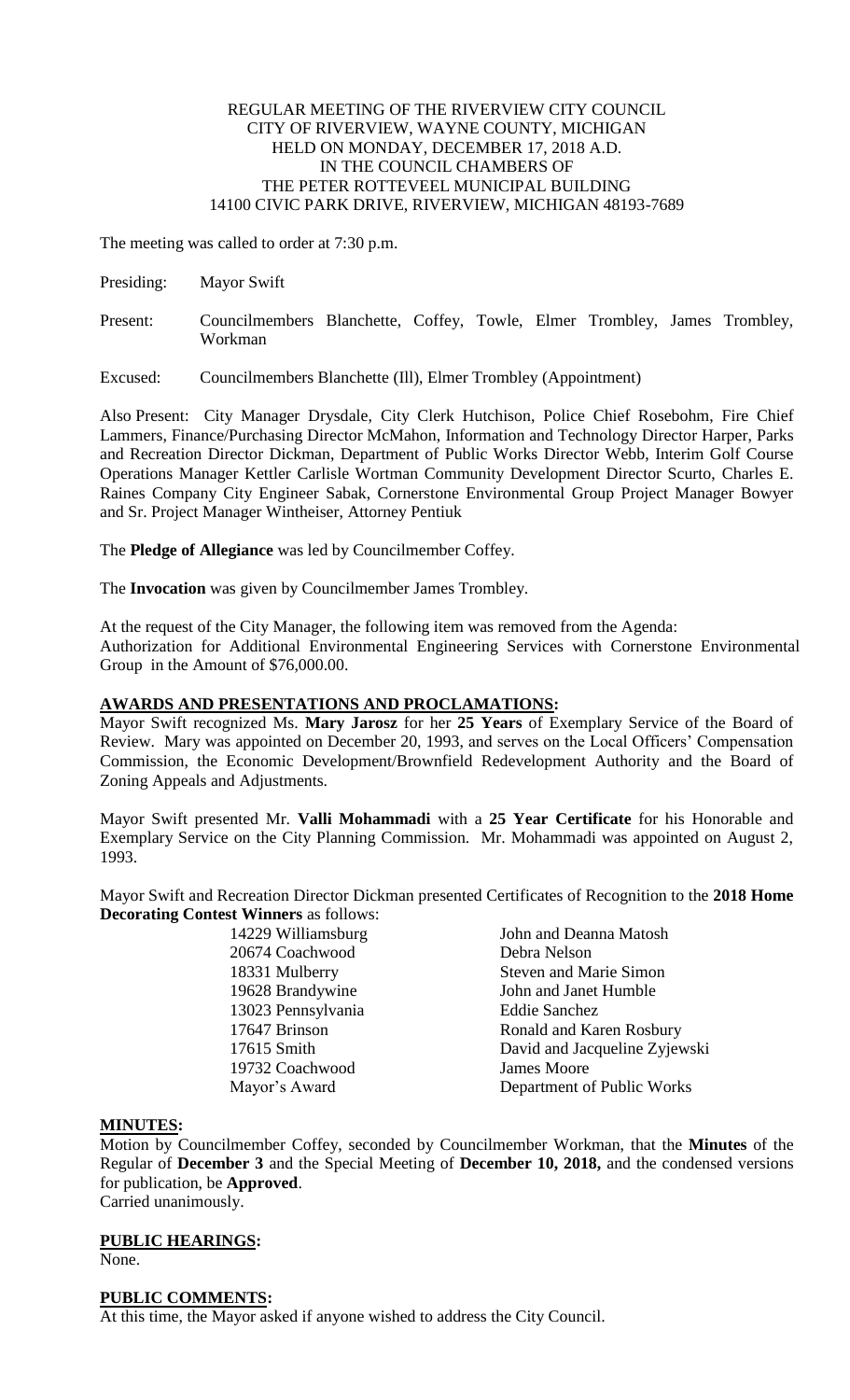## **ORGANIZATIONAL BUSINESS:**

None.

### **CONSENT AGENDA:**

Motion by Councilmember Coffey, seconded by Councilmember James Trombley, that the Consent Agenda be Approved as follows:

- Award **Cooperative Bid** to **Neopost USA** and Authorize Government Product Lease Agreement with **Meter Rental** Agreement for Replacement **Postage Machine**, Meter Rental and Maintenance at \$151.66 per month for a **60 month** total of \$**9,099.60**.
- Accept the Annual Financial **Audit Report** for the City of Riverview for Fiscal Year Ending **June 30, 2018.**
- Approve Budget Amendments as follows:

A.

|                            |                 | Current<br>Amended |            | Amendment or  |           |
|----------------------------|-----------------|--------------------|------------|---------------|-----------|
| <b>IDescription</b>        | Account Number  | Appropriation      |            | Appropriation | Change    |
| 2018/19 Land Preserve      |                 |                    |            |               |           |
| Sulfur Treatment / Removal | 596-526-764.000 |                    | 100,000.00 | 150,000.00    | 50,000.00 |

JUSTIFICATION: To increase the Sulfur Treatment / Removal line item. This amendment is necessary due to the additional cost during the most recent media change out due to the presence of PCBs and their proper removal and disposal; in concurrence by the Ad Hoc Land Preserve Committee at their December 10, 2018 meeting.

B.

| Description                | Account Number  | Current<br>Appropriation | Amended<br>Appropriation | Amendment or<br>Change |  |
|----------------------------|-----------------|--------------------------|--------------------------|------------------------|--|
| 2018/19 Land Preserve      |                 |                          |                          |                        |  |
| <b>Consulting Engineer</b> | 596-526-816.000 | 378,010.00               | 454,010.00               | 76,000.00              |  |

JUSTIFICATION: To increase the land preserve consulting engineer line item. This amendment is necessary due to additional support required from the city environmental engineering contractor; in concurrence by the Ad Hoc Land Preserve Committee at the December 10, 2018 meeting. C.

|                                   |                 | Current       | Amended       | Amendment or |  |
|-----------------------------------|-----------------|---------------|---------------|--------------|--|
| ∣Description_                     | Account Number  | Appropriation | Appropriation | Change       |  |
| 2018/19 Police / Fire Departments |                 |               |               |              |  |
| Donated Capital                   | 101-000-697.500 | 0.00          | 1.500.00      | 1.500.00     |  |
| <b>Police Public Relations</b>    | 101-301-854.000 | 1,300.00      | 1.800.00      | 500.00       |  |
| <b>Fire Public Relations</b>      | 101-336-854.000 | 1.000.00      | 2.000.00      | $0.000$ .    |  |

JUSTIFICATION: To increase the Donated Capital line item along with both Police and Fire Public Relations line items by the amount of donations received.

Carried unanimously.

## **RESOLUTIONS:**

Motion by Councilmember Coffey, seconded by Councilmember Workman, that Resolution No. 18-27, Authorizing the Mayor to Execute, on behalf of the City of Riverview, **Amendment Agreement No. 2** to the Water Service Contract with the Great Lakes Water Authority (**GLWA)**, be Adopted. AYES: Mayor Swift, Councilmembers Coffey, Towle, James Trombley, Workman NAYS: None. EXCUSED: Councilmembers Blanchette, Elmer Trombley

ADOPTED this 17<sup>th</sup> day of December, 2018.

ATTEST:

Andrew M. Swift, Mayor

\_\_\_\_\_\_\_\_\_\_\_\_\_\_\_\_\_\_\_\_\_\_\_\_\_\_\_\_\_\_\_\_\_\_\_\_\_\_\_\_

## **ADMINISTRATION:**

Motion by Councilmember James Trombley, seconded by Councilmember Coffey, that Submittal of **Form 5597**, Protecting Local **Government Retirement** and **Benefits Act Corrective Action Plan** to State of Michigan in Accordance with Public Act 202 of 2017, be Approved. Carried unanimously.

Motion by Councilmember James Trombley, seconded by Councilmember Coffey, that Authorization for Execution of **Telecommunications Site License Access Agreement** for Superior Communications Inc., D/B/A **SMILE.FM**, be Approved. Carried unanimously.